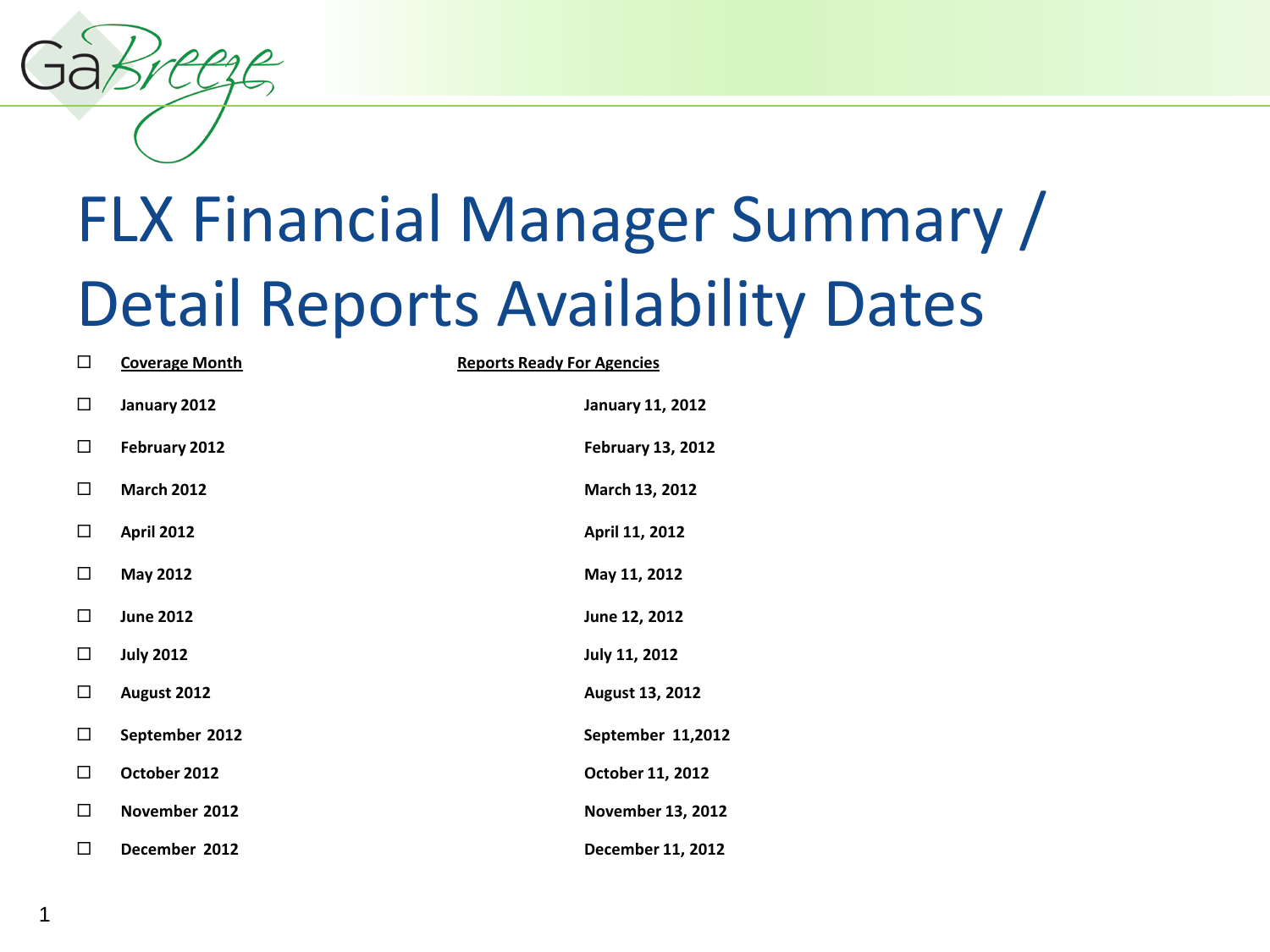## FLX DOAS Financial Reconciliation Report Availability Dates:

| $\Box$ | <b>Coverage Month</b> | <b>Reports Ready For Agencies</b> |
|--------|-----------------------|-----------------------------------|
| $\Box$ | January 2012          | <b>January 16, 2012</b>           |
| $\Box$ | February 2012         | <b>February 17, 2012</b>          |
| □      | <b>March 2012</b>     | March 19, 2012                    |
| $\Box$ | <b>April 2012</b>     | April 16, 2012                    |
| □      | May 2012              | May 16, 2012                      |
| □      | <b>June 2012</b>      | June 18, 2012                     |
| □      | <b>July 2012</b>      | July 16, 2012                     |
| □      | August 2012           | August 17, 2012                   |
| □      | September 2012        | September 17, 2012                |
| $\Box$ | October 2012          | October 15, 2012                  |
| $\Box$ | November 2012         | <b>November 19, 2012</b>          |
| $\Box$ | December 2012         | December 17, 2012                 |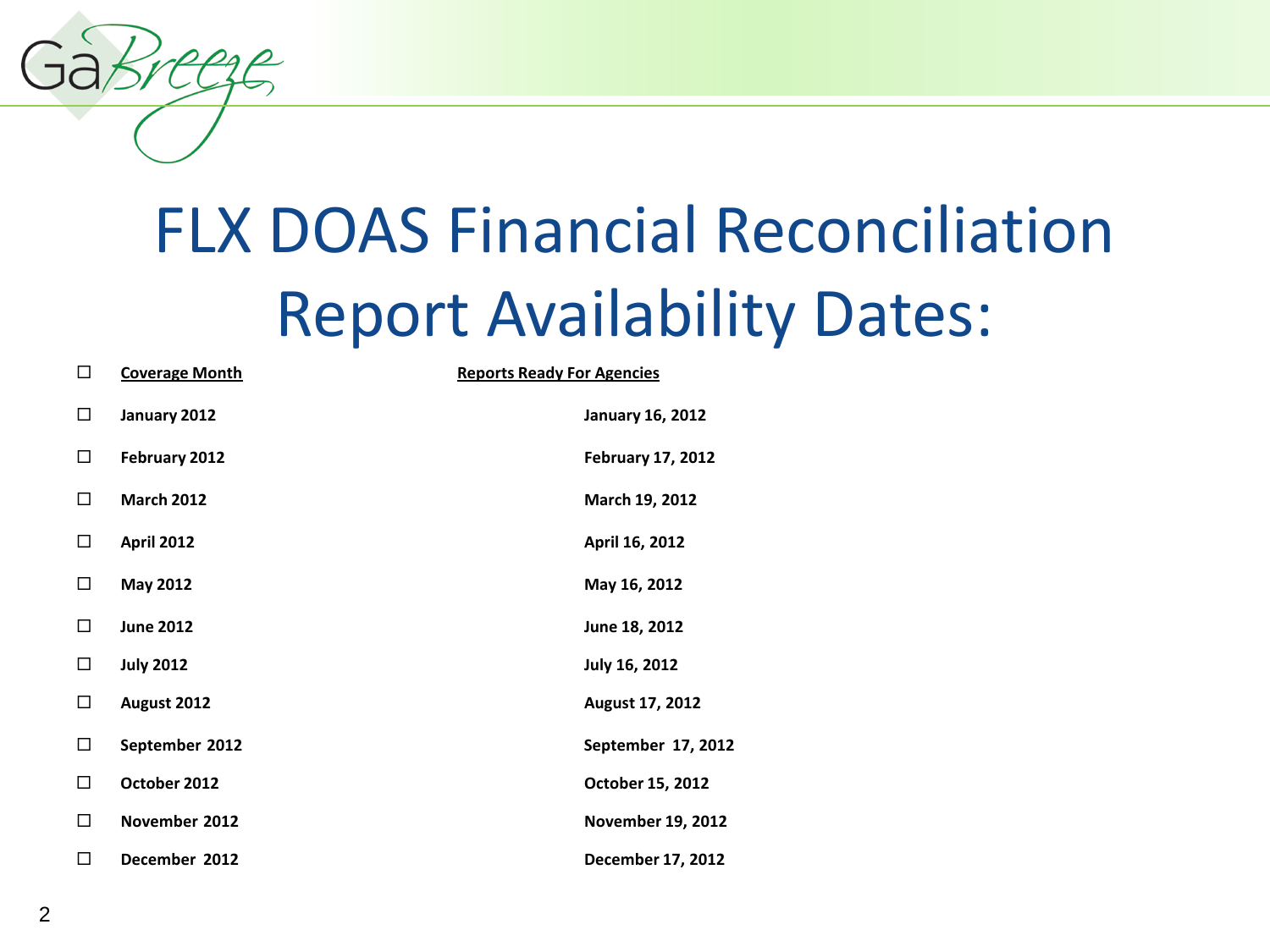## FLX Rec Monthly Payroll Recon Upload Report Due Dates:

| $\Box$ | <b>Payroll Month</b> | Upload Due Dates: (Manual Agencies is applicable; see next page) |
|--------|----------------------|------------------------------------------------------------------|
| $\Box$ | January 2012         | <b>January 6, 2012</b>                                           |
| $\Box$ | February 2012        | <b>February 7, 2012</b>                                          |
| $\Box$ | <b>March 2012</b>    | March 9, 2012                                                    |
| $\Box$ | <b>April 2012</b>    | April 6, 2012                                                    |
| $\Box$ | <b>May 2012</b>      | May 6, 2012                                                      |
| $\Box$ | <b>June 2012</b>     | June 8, 2012                                                     |
| $\Box$ | <b>July 2012</b>     | July 6, 2012                                                     |
| $\Box$ | August 2012          | August 7, 2012                                                   |
| $\Box$ | September 2012       | September 7, 2012                                                |
| $\Box$ | October 2012         | October 5, 2012                                                  |
| $\Box$ | November 2012        | <b>November 9, 2012</b>                                          |
| $\Box$ | December 2012        | December 7, 2012                                                 |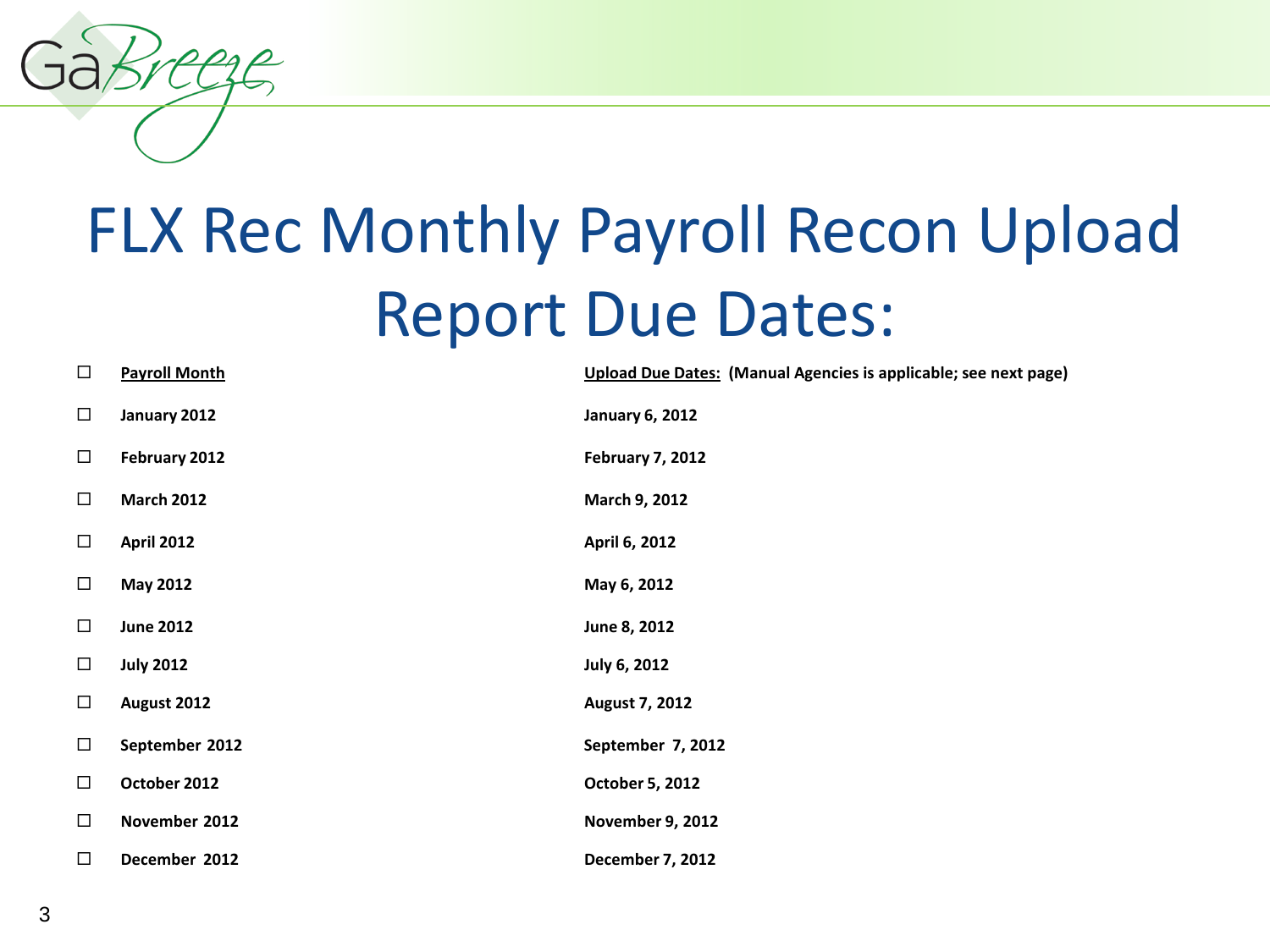## FLX Rec Monthly Payroll Recon Upload for Manual Agencies

### **Mitchell and McCormick payroll agencies Excluded agencies: PeopleSoft ,SMI payroll agencies, Clayton BOE and DeKalb BOE**